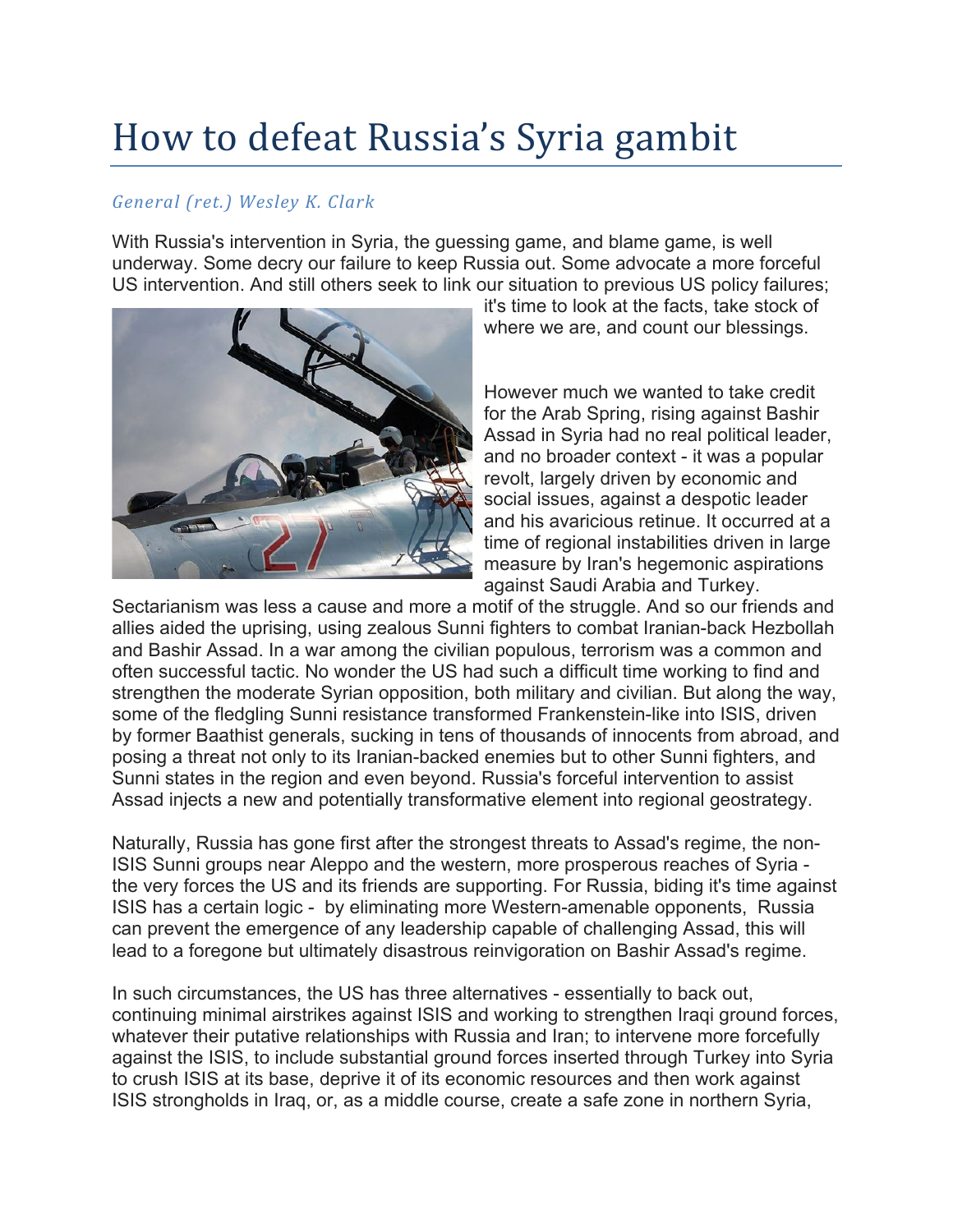secured by US airpower and some international ground presence, and nurture a new Syrian leadership.

No course of action is without risk. Maintaining the present activities - the first course of action - risks ceding Russia a new, more powerful role in the Mideast and the Eastern Mediterranean. This isn't helpful to Europe, Israel, or our Sunni allies and friends. It virtually assures Assad's continuation in power, or his replacement by a like-minded authoritarian. And it also assures continued migrant flow toward Europe.

The second course of action is big, expansive, and slow. It risks substantial US ground combat, including losses, in an effort to finish off ISIS in Syria and in so doing strengthen the moderate Syrian opposition, provide assurances to minorities, and generally undercut Assad's ability with Russian help to reestablish control over the region. It also poses a direct obstacle to Russian designs, though of course Russian airpower against ISIS could be effectively coordinated. It would provide bargaining leverage for an eventual diplomatic settlement that includes Assad's departure. It would be complicated by massive civil affairs, refugee and migrant issues.

The third alternative, establishing a safe zone in Northern Syria, accommodating refugees and under protection, building the Syrian opposition in country also has risks. Terrorist organizations like Al Nusra and others can be expected to resist. Russia will be tempted to encroach. Airspace and terrain must be protected, even at the risk of US forces and inadvertent encounters with Russian forces.

Still, of the three, the last alternative, forging a safe area, probably with NATO engagement and participation of both Turkey and Saudi Arabia, offers the best, lowestcost, and surest means of supporting our allies and regaining some stability in the region. A safe-zone, secured by NATO, assisted by other international organizations, and housing the nascent Free Syrian government and its military arm, provides maximum diplomatic leverage as well as pointing towards the eventual destruction of ISIS.

Make no mistake, Russia's intervention is all advancing Russia's interests - a strong presence in the Mideast, leverage over the US and Europe, and eventually sanctions relief and reestablished influence over Ukraine and Eastern Europe. None of this will promote our values or interests. From our point of view it is simply about making mischief and for this reason there must be no relaxation of sanction against Russia. Putin must be disabused of any hope of gaining leverage over Europe, and greater influence over Ukraine, by his Syrian gambit. Also, we must recognize that the visibility of the recently negotiated Iran nuclear agreement is dependent on the credibility of American power; to go passive now in the face of Russian action is to jeopardize the agreement at the very outset.

Finally, on the home front, every nation must strengthen its efforts to stem the flow of recruits to ISIS. Stabilizing Turkey's border regions is not enough. Rather, new efforts must be undertaken to dissuade vulnerable youngsters from making the plunge into